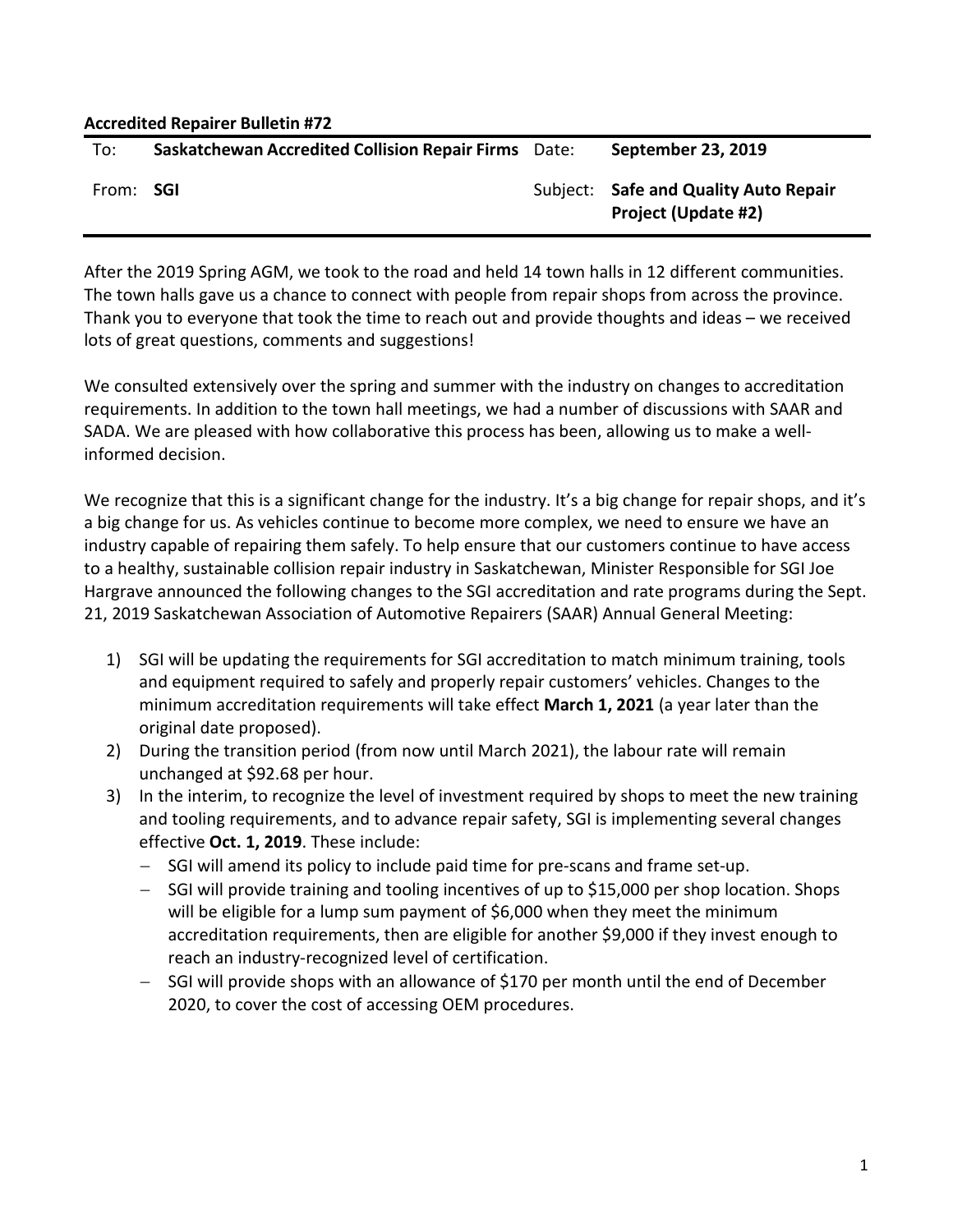At the SAAR meeting, we also talked about some changes we are making with regards to the image desk. We are reviewing image desk practices and procedures, and we have already implemented some changes, with the goal of improving efficiency and reducing repair cycle-time. Changes include:

- In early July 2019, SGI implemented a new annotation process for improved oversight of the image desk, to provide more clarity around requests, for both staff and repair partners. The new annotation process also creates reporting that supports future key-performance indicators. This will allow high-performing shops more autonomy and higher auto-accept levels.
- SGI has committed to providing both repair partners and staff access to additional training opportunities focused around image review and estimating best-practices. SGI is planning on providing shops access to SGI estimating training in spring/summer 2020; we'll provide more information early next year.
- All these new initiatives take resources, so SGI will be adding three additional image appraiser positions, which should help reduce image review wait times, especially during peak seasons.
- Plus, SGI has hired two new shop relations representatives to help support industry partners through this transition.

For more information on these changes, please see the FAQs attached below. Please let us know if you have any questions or comments:

- (North Operations) Gary Paulson [gpaulson@sgi.sk.ca](mailto:gpaulson@sgi.sk.ca) or call 306-683-8736
- (South Operations) Greg Pflanzner [gpflanzner@sgi.sk.ca](mailto:gpflanzner@sgi.sk.ca) or call 306-751-3535
- (Image/Audit) Lyle Andrusiak [landrusiak@sgi.sk.ca](mailto:landrusiak@sgi.sk.ca) or call 306-751-1565
- (Appraisal Services HO) Ciaran Downes [cdownes@sgi.sk.ca](mailto:cdownes@sgi.sk.ca) or call 306-751-1216

# **Frequently Asked Questions (FAQs):**

- **1. What is the decision around accreditation requirements?** Repair shops have until March 1, 2021 to meet the new minimum accreditation requirements.
- **2. When was the last time accreditation standards were updated or modified in Saskatchewan?** Tooling and equipment standards for accreditation were updated last in 1991. That's almost 30 years ago. Vehicles have changed significantly in 30 years.
- **3. What if a repairer doesn't have the required training, tools and equipment by March 2021?**  Repairers that don't meet the minimum accreditation requirements by March 1, 2021 will lose their accredited status and will be assigned the non-accredited labour rate of \$46.50/hour.

# **4. Is there any leeway on this deadline?**

The original date we proposed to meet these new requirements was April 2020. We heard from many repair shops that they needed more time, and we listened, extending the deadline by a year. The new deadline is March 2021.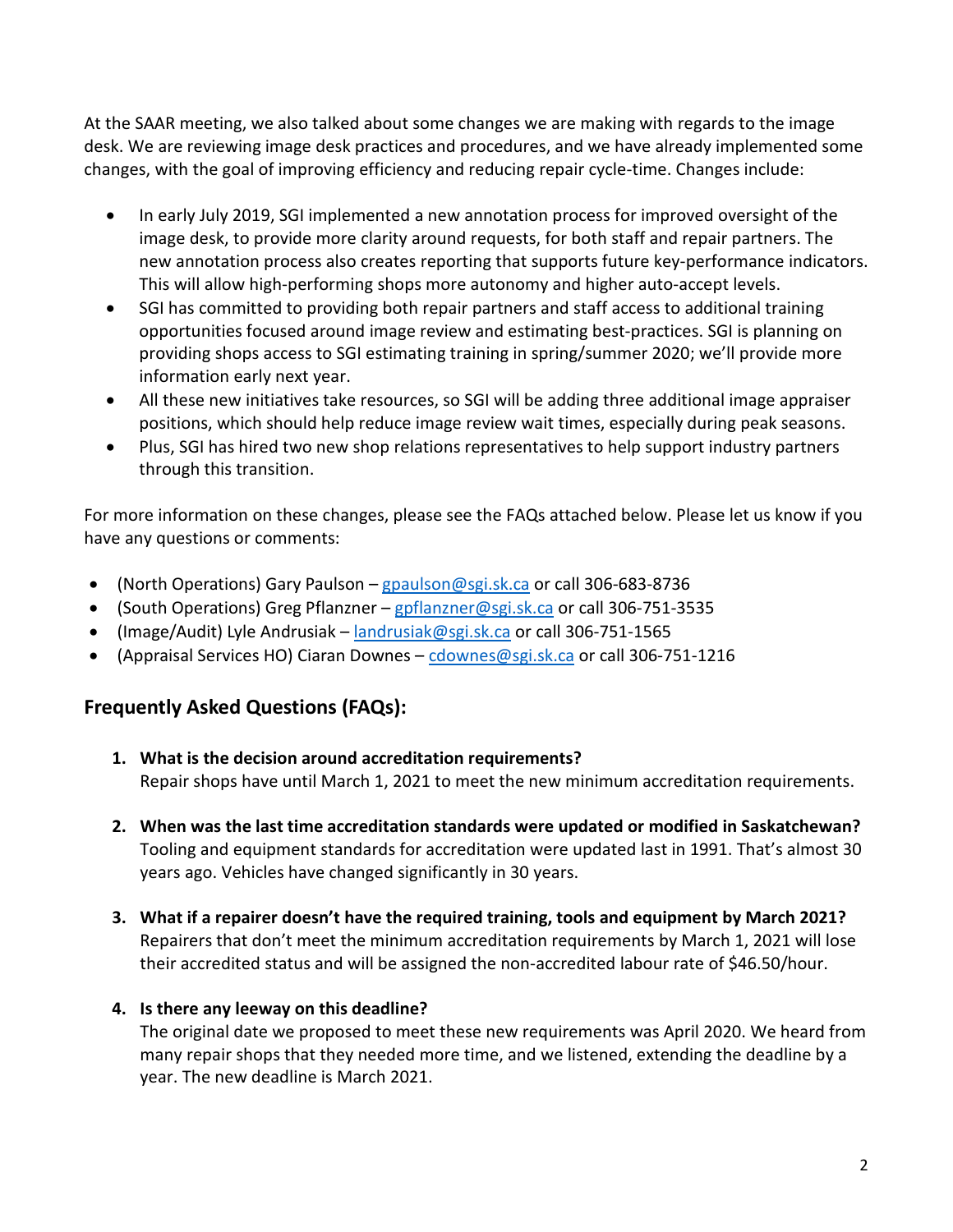#### **5. What are the new minimum accreditation requirements (what is changing)?**

SGI is updating the requirements to be SGI-accredited to match up with the minimum training, tools, and equipment required to safely and properly repair customers' vehicles.

*The accreditation program changes will include new tool, training and equipment requirements, plus we will also be introducing a new key-performance indicator (KPI) model and changes to the accreditation levels*.

The new training, tool and equipment requirements are the same as the previously proposed minimum accreditation requirements for tools, training and equipment.

| <b>GENERAL REQUIREMENTS</b>                                   | <b>Current</b>    | <b>March</b><br>2021 |
|---------------------------------------------------------------|-------------------|----------------------|
| Spray Booth (NFPA 33 or local code)                           | X                 | X                    |
| Computerized Paint Mixing Room (NFCC 4.2.9<br>or local code)  | X                 | X                    |
| <b>Repair Warranty</b>                                        | 2 Years<br>Labour | 2 Years<br>Labour    |
| <b>Secure Vehicle Storage</b>                                 | X                 | X                    |
| <b>Electronic Estimating System w/P-pages</b><br>subscription | X                 | X                    |

| <b>MINIMUM TRAINING</b>                                   | Current | <b>March</b><br>2021 |
|-----------------------------------------------------------|---------|----------------------|
| <b>Provincially Registered MVBR Journey-person</b>        | X       | x                    |
| <b>ICAR Gold Class</b>                                    |         | x                    |
| ICAR WCS03 - Steel GMA (MIG) Welding                      |         | X                    |
| <b>ICAR BRZ02 - MIG Brazing Course (or</b><br>equivalent) |         | x                    |
| <b>Refinishing System Product Training</b>                | x       |                      |

| MINIMUM TOOLS/EQUIPMENT                                      | <b>Current</b>                                 | <b>March</b><br>2021                                  |
|--------------------------------------------------------------|------------------------------------------------|-------------------------------------------------------|
| <b>Estimating Software</b>                                   | X                                              | X                                                     |
| <b>OE Repair Procedure Subscription</b>                      |                                                | X                                                     |
| Diagnostic Scan Tool & Subscription                          | X                                              | X                                                     |
| <b>Frame Rack or dedicated/universal Fixture</b><br>Bench    | Frame<br><b>Machine</b><br>(4-Point<br>Anchor) | <b>Frame</b><br><b>Machine</b><br>(4-Point<br>Anchor) |
| <b>Pressure Feed Anti-Corrosion Application</b><br>Equipment |                                                | X                                                     |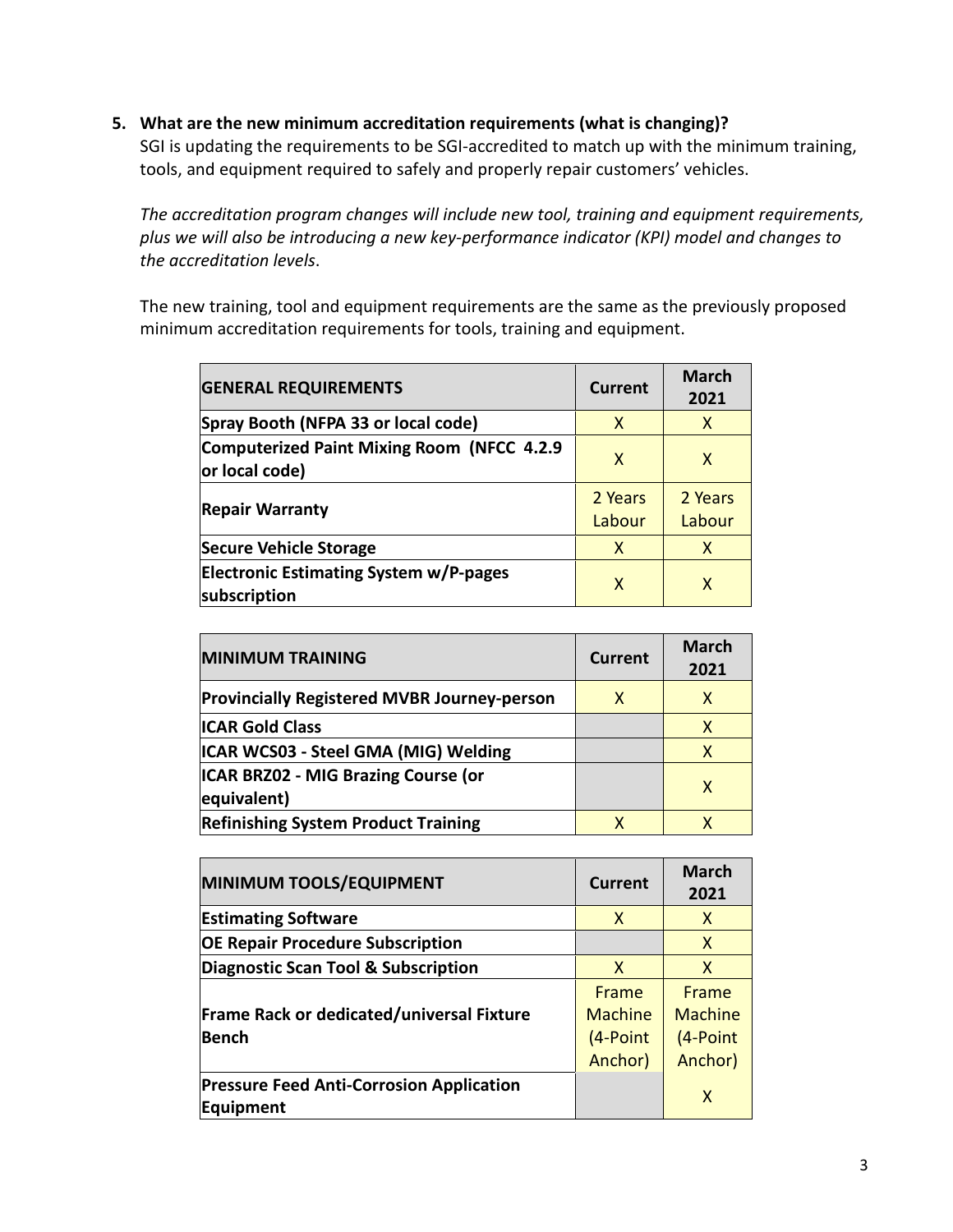| Dent Removal System (Steel)                                    |   |                               |
|----------------------------------------------------------------|---|-------------------------------|
| MIG/MAG Welder                                                 | X | x                             |
| Squeeze Type Resistance Spot Welder                            |   | 3-phase<br>(10K A),<br>600lbf |
| Pulse MIG w/ Silicon Bronze MIG Brazing<br><b>Capabilities</b> |   | X                             |

### **6. What is the difference between the new minimum requirements and the current accreditation requirements?**

The primary difference between the new requirements and the current accreditation requirements are:

- 1) Technicians must have basic industry recognized technician training (I-CAR) and be engaged in continuous professional development/upgrading; and,
- 2) MIG brazing and resistance spot-welding capabilities (required to weld high-strength steel panels which are becoming very common - requiring more panel replacements than panel/dent repairs).
- **7. Will the current accreditation levels (basic, standard, select and elite) be changing?** As part of the project, SGI will be re-evaluating the current accreditation levels (basic, standard, select and elite) and developing a new KPI model. This work is currently ongoing and no decisions have been made yet. SGI will be consulting with the industry associations and communicating any changes.
- **8. Generally speaking, what kinds of vehicles or repairs will shops that meet the new minimum accreditation requirements be able to undertake?**

There's no one-size-fits-all answer. The types of vehicles that an accredited repair shop will be expected to be able to repair will depend on the type, scale and severity of the damage, plus the tools and equipment required by the vehicle manufacturers in their published repair procedures/instructions.

In general, shops meeting the new minimum accreditation requirements will be able to complete repairs on claims where there is no damage to any load bearing panels or structure (for example, an animal hit where there is no damage to the vehicle frame or structure, or replacing a dented door panel). These shops may be able to complete structural repairs on vehicles where the manufacturer does not require the use of computerized measuring systems and specialized frame repair equipment (again this will vary by manufacturer), but a majority of vehicles manufactured within the last few years do require the use of computerized measuring and specialized frame machines to repair any structural damage. This is the reason SGI requires **all shops** have access to the vehicle manufacturers' repair information, to ensure they accept only those claims that they are capable of repairing.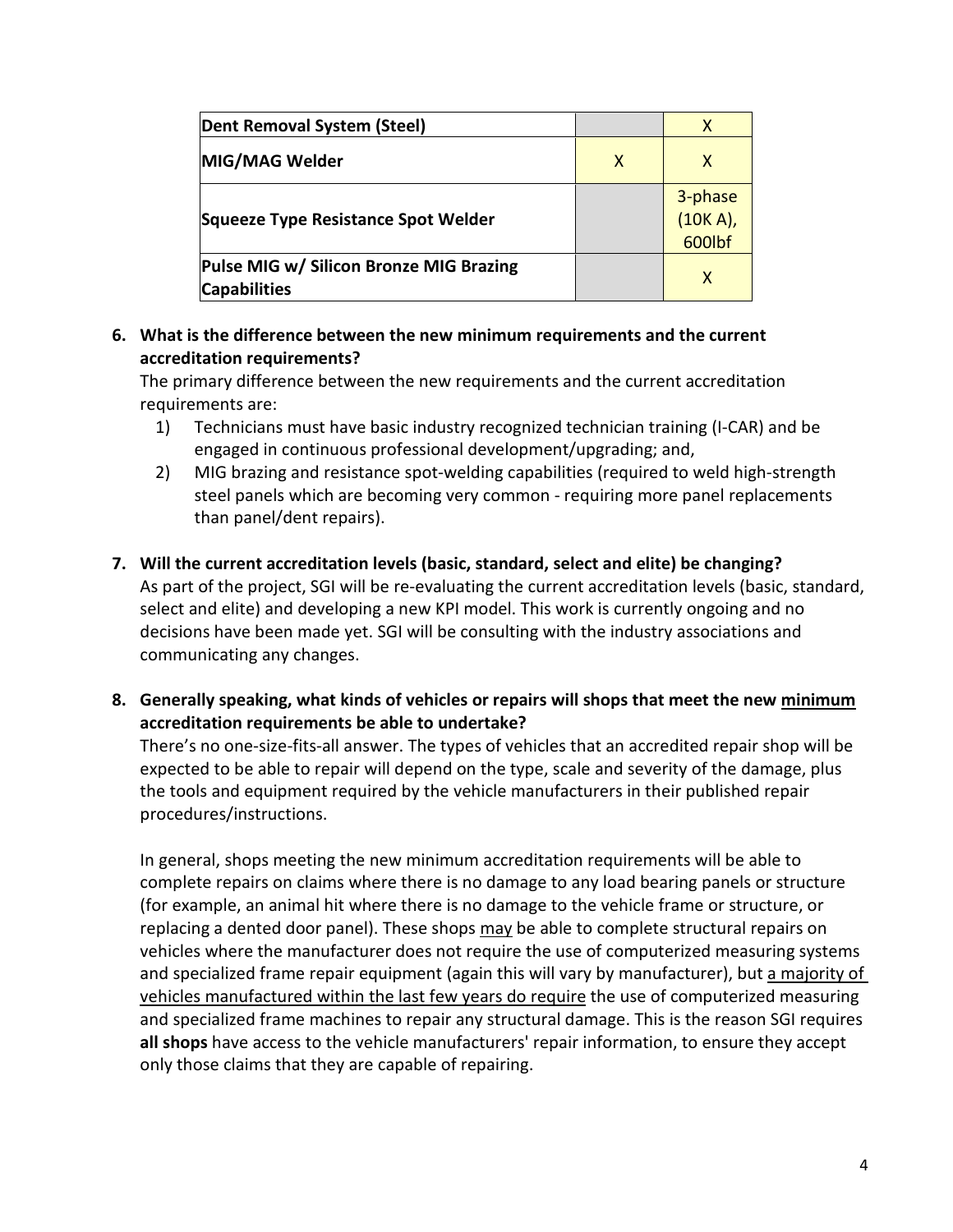**9. What about for shops that do "minor" repairs, like repairing a windshield or a grill?**

"Minor" repairs aren't so minor any more. Replacing a component as simple as a windshield, broken grill, scratched bumper cover or exterior rear-view mirror can result in the requirement for the vehicle to be re-calibrated to ensure the driver assistance safety technologies are operating correctly. These systems are very common on vehicles manufactured over the last few years (and are only getting more popular; for example, Toyota has included these systems as standard equipment on just about every 2019 model). If they are not properly calibrated they can result in accidental triggering of automatic emergency braking or intelligent cruise control malfunction.

The fact is, just about every vehicle manufactured over the last decade requires some sort of computerized diagnostics as part of the collision repair process (for example, since 2007 Toyota requires the passenger air-bag system to be recalibrated after any collision; if not, it could deploy improperly and injure a child passenger). As a result, **all shops** must have the ability to complete a diagnostic scan using a computer to read the vehicle's on-board computer (technology first introduced in 1997).

#### **10. Are there any changes that impact repair shops' business immediately?**

Although this is not a new requirement, we remind shops of the requirement to be aware and perform all the operations to repair vehicles safely. Shops are reminded of their obligations under section 4.12 of the current accreditation agreement:

"*You agree to complete repairs according to the accompanying Appraisal written by an eligible accredited repair firm, or provided directly or indirectly by SGI, utilizing products and recognized repair techniques that ensure the repairs meet all safety and quality standards, based on I-CAR or OEM repair standards and recommendations (4.12 Proper Repairs)".* 

Effective immediately, all collision repair partners are required to access OEM repair procedures as part of the repair planning process. Shops are also being asked to ensure that they document all repairs requiring panel or structural component replacement or sectioning. Please include photos of undressed welds and any sleeves/backing used to reinforce sectioned panels/structure (upload into Mitchell as part of the claim).

### **11. Are you raising the labour rate?**

Not at this time.

### **12. Why aren't you raising the labour rate?**

SGI is holding off on changing the labour rate or rate structure until after the transition period is over. The labour rate will remain \$92.68 per hour. After March 1, 2021, we will reassess.

However, we recognize this is a significant investment for shops, so we are implementing several changes to help the industry and advance repair safety. Effective **Oct. 1, 2019**:

− SGI will amend its policy to include paid time for pre-scans and frame set-up.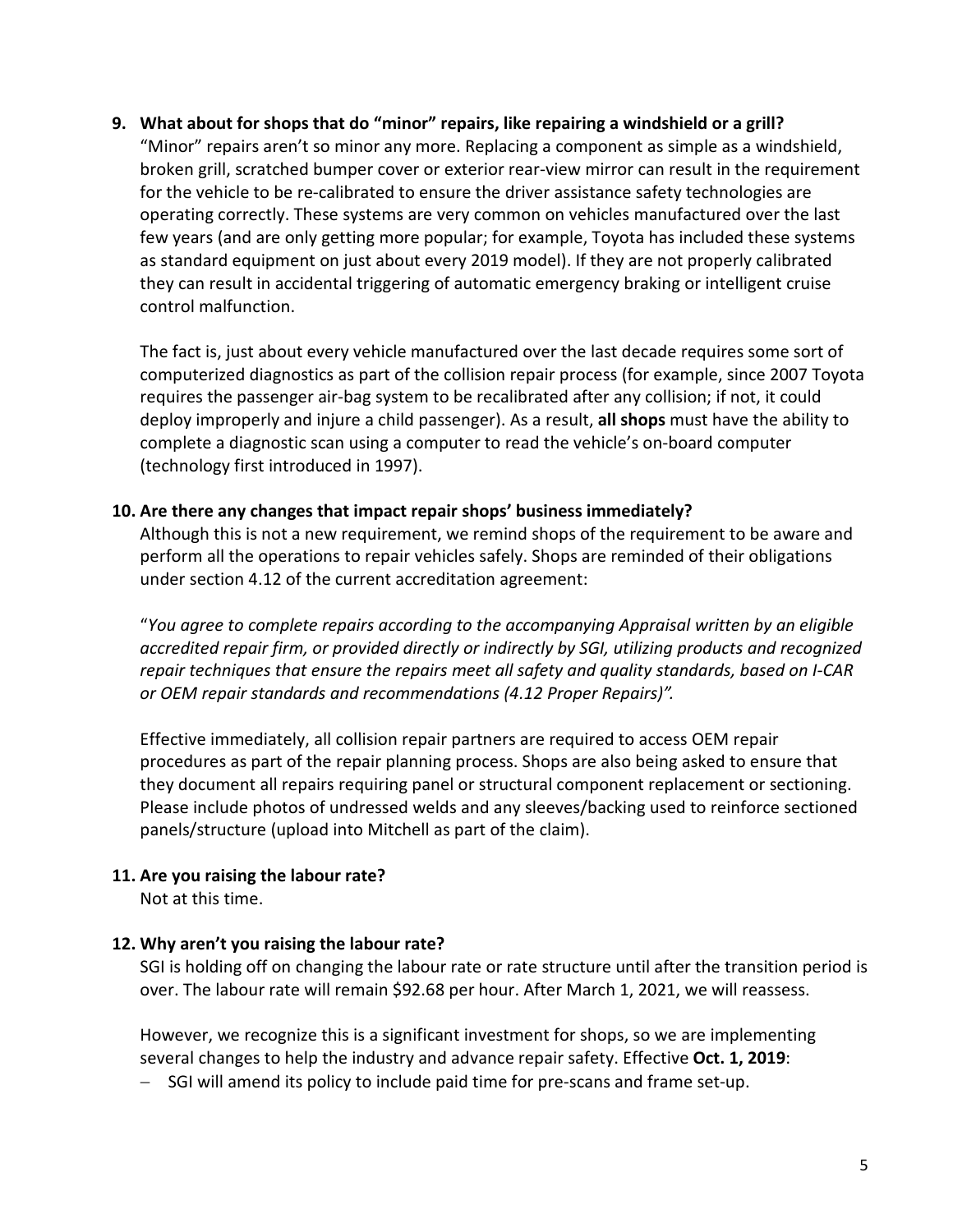- − SGI will provide training and tooling incentives of up to \$15,000 per shop location. Shops will be eligible for a lump sum payment of \$6,000 when they meet the minimum accreditation requirements, then are eligible for another \$9,000 if they invest enough to reach an industry-recognized level of certification.
- − SGI will provide shops with an allowance of \$170 per month until the end of December 2020, to cover the cost of accessing OEM procedures.

The combined cost of the pre-scan, frame set up, training incentive payments, and OEM procedure allowance is the equivalent of an effective labour rate increase of 5.2%.

### **13. What changes are being made regarding frame time allowances?**

Effective Oct. 1, 2019, SGI will allow an additional two-hour frame set-up time to be added to the current frame-time allowances for frame/unibody structural conditions. The new allowance is intended to provide shops additional compensation for measuring/gauging the vehicle structure and anchoring (and removing) the vehicle to the frame machine (*may be charged once per repair*). SGI Appraisal Services will be distributing a new two-hour "frame set-up" long expansion in the Mitchell application. The new two-hour allowance will harmonize our policy with those in neighboring jurisdictions, plus it recognizes the additional set-up time and the investment required to purchase computerized 3D measurement systems and maintain a data subscription.

#### **14. How do shops access the training and tooling incentives? When will they be available?**

The lump-sum training and tooling incentive payments will be available starting Oct. 1, 2019 for shops that meet or exceed the March 2021 minimum accreditation requirements. Shops that meet the minimum accreditation requirements at any point before March 1, 2021 will be eligible for a \$6,000 one-time lump-sum payment.

Shops that become OEM or Industry certified through a recognized program any time before March 1, 2021 will be eligible for the \$6,000 one-time lump-sum payment, plus an additional one-time lump-sum payment of \$9,000 (total of \$15,000). Currently, the only third-party industry certification programs recognized by SGI are:

- Certified Collision Care [\(www.certifiedcollisioncare.ca\)](http://www.certifiedcollisioncare.ca/)
- Canadian Collision Industry Accreditation Program [\(www.cciap.ca\)](http://www.cciap.ca/)
- Automotive Retailers Association Certified Collision Repair Program [\(www.ara.bc.ca/certified-collision-repair-program/\)](http://www.ara.bc.ca/certified-collision-repair-program/)

Shops will be required to provide documentation to SGI when applying for the lump-sum payment. In early October, SGI will be distributing SQARP Training/Tooling Incentive Program application forms, providing more information on the application process.

# **15. How do shops access the \$170 OEM procedure access allowance? When will it be available?** All SGI collision repair partners are required to access OEM repair procedures as part of the repair planning process, on every claim. In recognition of the costs associated with accessing online OEM procedure databases, SGI will be providing all accredited repair shops a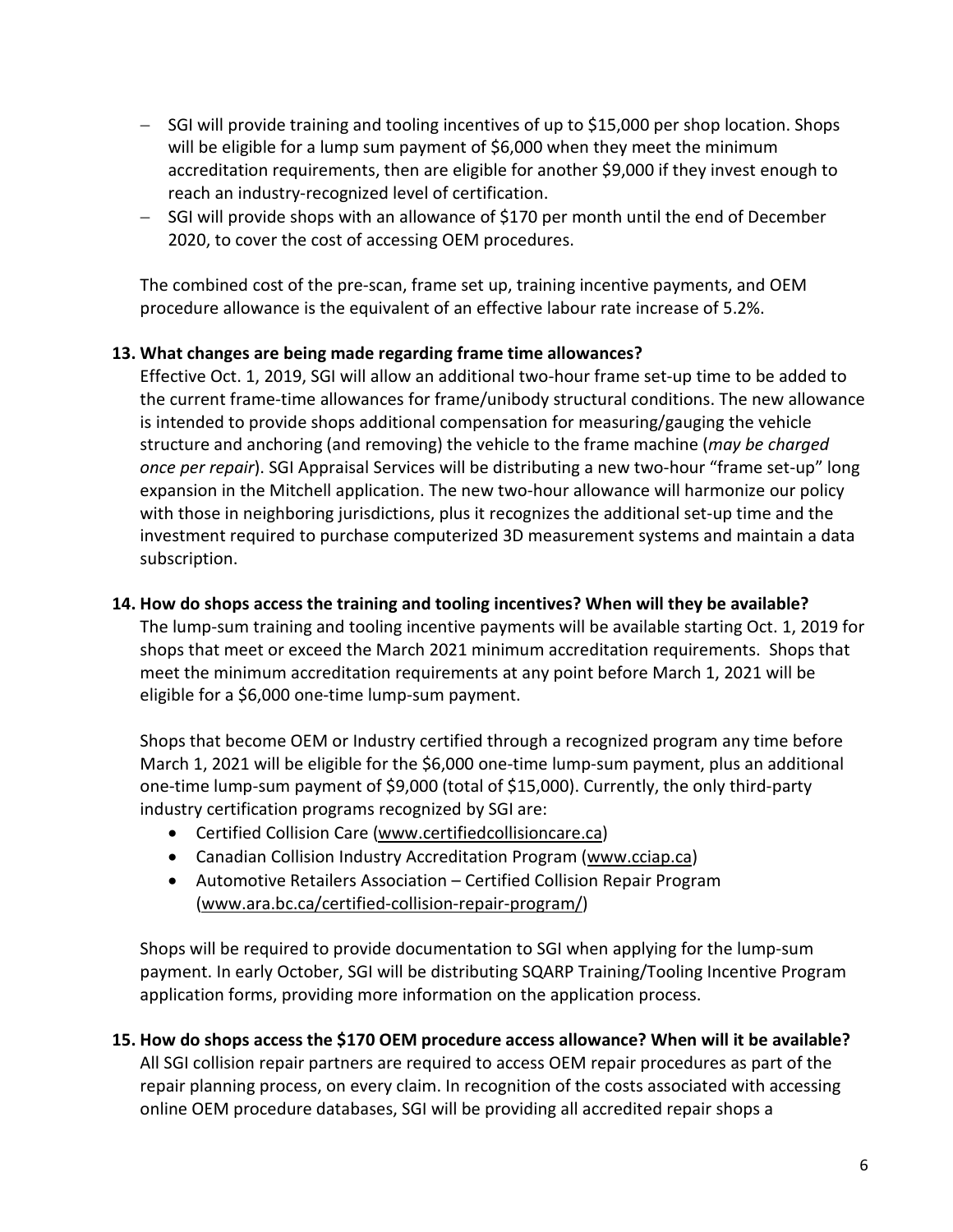\$170/month allowance to assist in the purchase of OEM subscriptions. Starting in October 2019, SGI will generate monthly payments for each shop location (based on the payee number) until December 2020.

To access the allowance, shops will be required to have a monthly (or annual) reoccurring subscription with either an OEM or a third-party OEM procedure consolidation software (e.g. ALLDATA or Mitchell Tech Advisor). SGI may ask a shop for evidence that they have an active subscription as part of an audit. Failure to provide evidence of accessing OEM procedures may result in the discontinuation of the allowance.

### **16. What changes are being made to the diagnostic scanning policy?**

SGI will be amending its Pre/Post-Repair Diagnostic Scan Policy to harmonize the allowances for pre and post-scans. Effective Oct. 1, 2019, both pre-repair and post-repair diagnostic scans completed **in-house** by repair firms will be compensated at a rate of **0.3 hours/scan** (at the accredited rate) for:

- vehicles 2011 model years and newer;
- stolen-recovered vehicles;
- vehicles older than 2011 with ADAS systems (e.g. camera, radar or proximity sensors); and,
- vehicles older than 2011 with SRS deployments.

Pre-repair diagnostic scanning is recognized as an industry best-practice during the repairplanning process, and this change will align SGI with the policies of a majority of repair networks and insurers. Please refer to Bulletin 62 (October 2018) for more information.

# **17. What about repair shops that can't afford to invest in the training, tools and equipment?**

We recognize for some this is a significant investment. It's important to remember this is about safety. With so much new technology in vehicles today, we want to ensure vehicles are repaired safely and properly to meet national industry standards. To do this, we are working with the industry to give them notice of these changes, and have extended the original deadline by a year. We know some shops will have to invest in tools and equipment to be able to continue to repair collision claims. We also understand that not all shops will be able to make the investment needed to become an OEM-certified facility. That's why new minimum criteria do not require accredited shops to be OEM certified – but it does, as it always has, require shops to turn away work that they do not have the training, tools or equipment to repair in accordance with the OEM requirements.

# **18. My shop is (or will be) OEM certified and I have made significant investments in training, tools and equipment. Why is a shop that has not made the same level of investment getting paid the same rate as my shop?**

As the number of vehicles built using advanced materials and equipped with advanced safety systems increases, so will the volume of work for those shops that are properly equipped to repair these vehicles.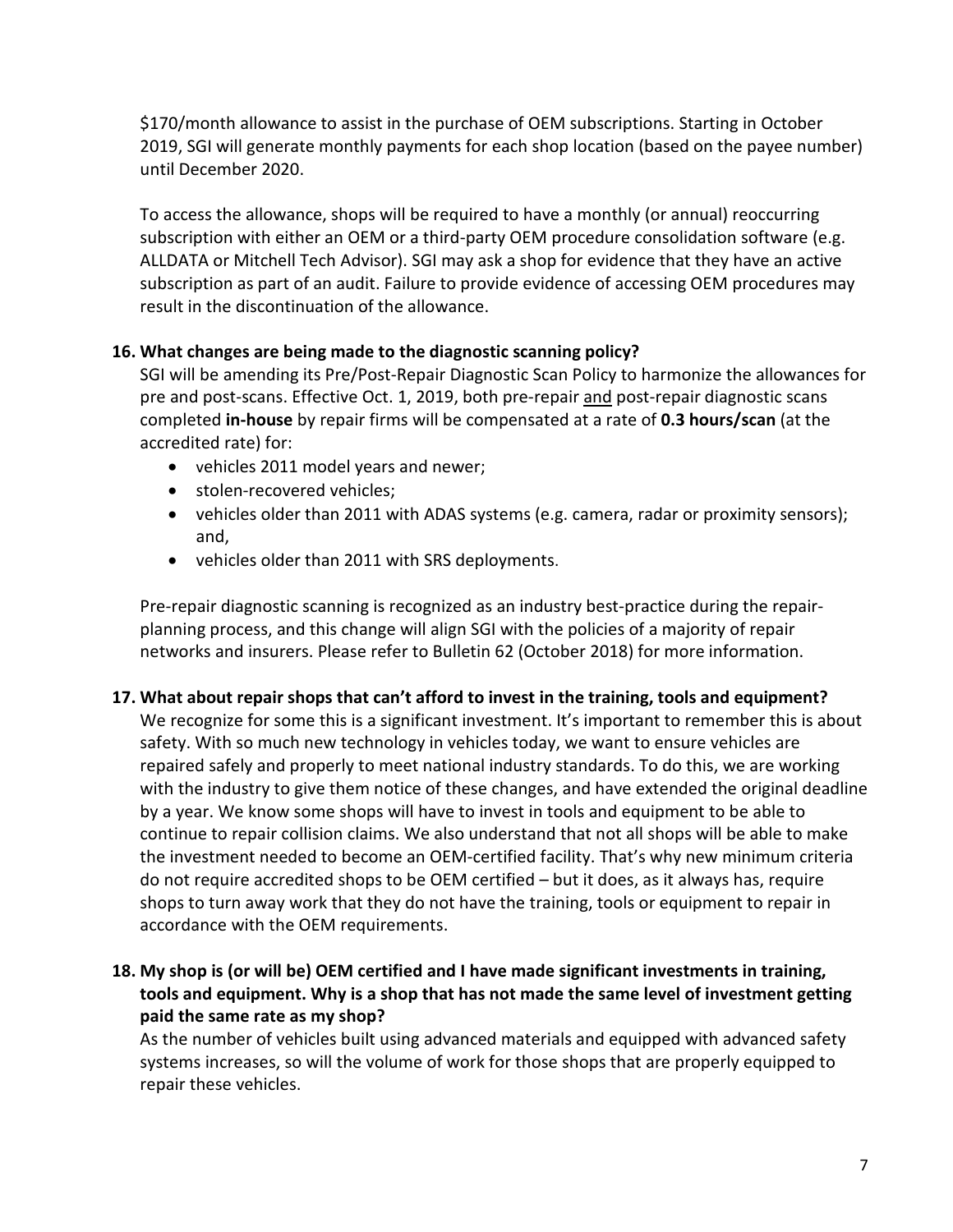#### **19. Does a shop need to have aluminum certification to be accredited?**

No, aluminum repair capability will not be required to be an SGI-accredited shop. Aluminum repair capabilities are optional under most OEM/industry certification programs. Shops that do not have the training, tools and equipment required to repair aluminum in accordance with the vehicle manufacturers' recommendations will be required to turn away/redirect panel and structural repairs and replacements requiring the use of specialized aluminum tooling.

# **20. Will I need to upgrade my frame machine to meet the new minimum accreditation requirements?**

No. The frame machine requirements will be the same as section 4.26 - Tools & Equipment, in the current accreditation agreement *"a frame machine that is a four-point anchoring system to hold vehicles in stationery positions during structural pulls suitable for the type of vehicle being repaired."*

*Please note: Most OEM & Industry Certification Programs have specific frame rack or dedicated/universal fixture bench requirements. SGI strongly recommends that shops get in contact with the OEM or Industry certification program they are interested in pursuing for specific frame rack/bench (tool) requirements, as these are specified by each of the respective programs* 

*Also, SGI has received multiple inquiries regarding Wedge Clamp systems. The Certified Collision Care (CCC) and Canadian Collision Industry Accreditation Program (CCIAP) have confirmed that both programs recognize newer Wedge Clamp systems that do not rely on floor pots for anchoring (e.g. [https://www.wedgeclamp.com/products/full-frame-anchoring-system-for](https://www.wedgeclamp.com/products/full-frame-anchoring-system-for-trucks-and-suvs/)[trucks-and-suvs/\)](https://www.wedgeclamp.com/products/full-frame-anchoring-system-for-trucks-and-suvs/).* 

*For more information, please contact the OEM/Industry Certification Program administration teams directly (the following link provides contact information for many of the Canadian OEM programs: [https://ccif.ca/initiatives/oe-certified-programs/\)](https://ccif.ca/initiatives/oe-certified-programs/).* 

**21. The new minimum accreditation requirements state that all shops must be I-CAR Gold Class. However, I-CAR said that a shop with only one technician cannot be Gold Class-certified. How can a small shop with a single technician be accredited if they are unable to be Gold Class?** The I-CAR Gold Class program requires a shop to have staff that are "Platinum-certified" in the four core roles: Non-structural Technician, Steel Structural Technician, Estimator and Refinish Technician. Prior to January 2019, a single technician could hold all four core roles. I-CAR recently introduced changes to their Gold Class and Platinum Recognition Programs restricting one technician to a maximum of two roles. As a result, a shop with a single technician is no longer able to be Gold Class recognized.

In recognition of this change, a shop with a single technician on staff will still be eligible to be an accredited shop, as long as the technician is Platinum-certified in at least two of the four core I-CAR roles (Non-structural Technician, Steel Structural Technician, Estimator and Refinish Technician), and has completed all of the required classes in the two remaining roles. For more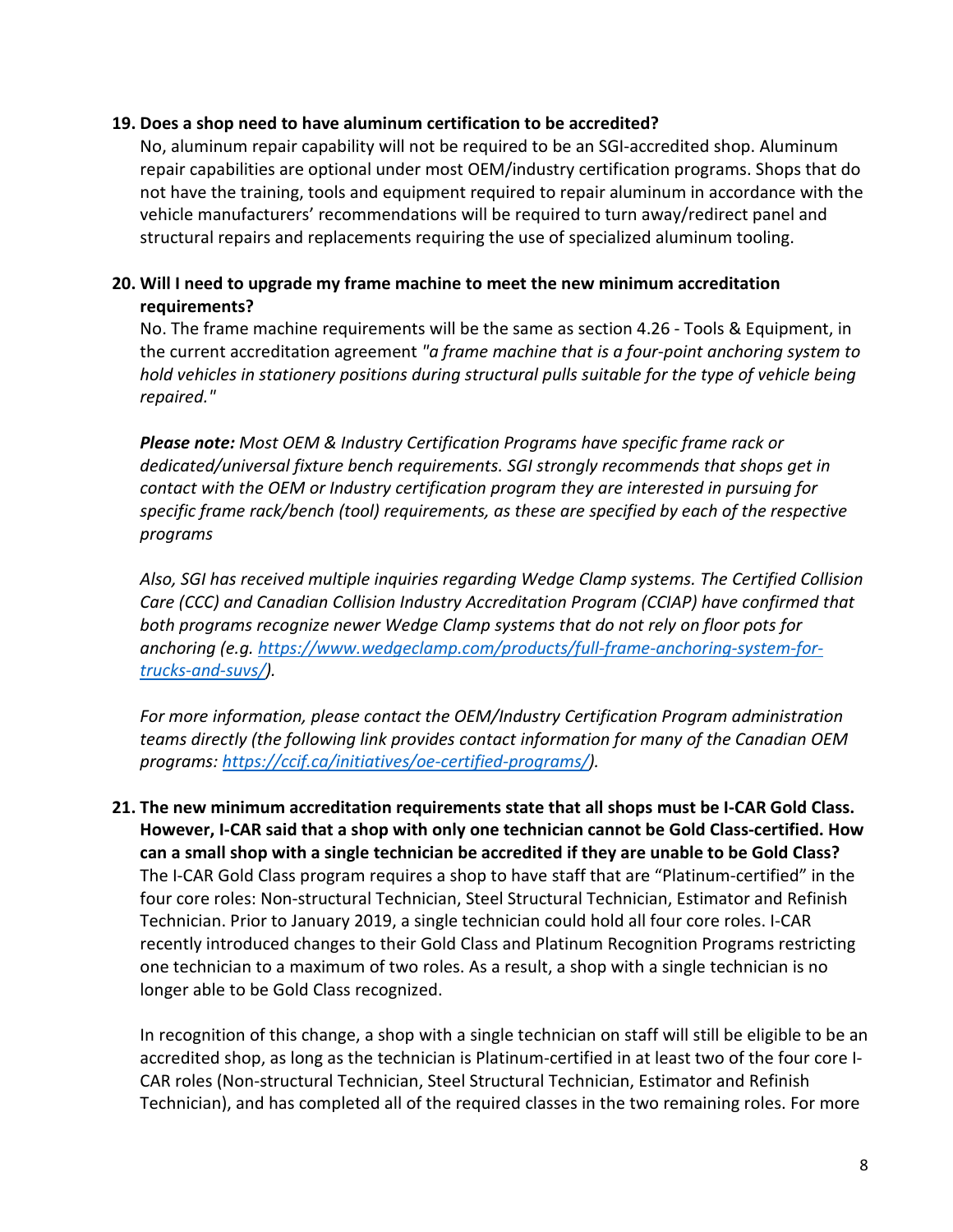information please contact I-CAR Canada [\(www.i-car.ca\)](http://www.i-car.ca/).

# **22. Is SGI changing the vehicle storage requirements needed to be accredited?**

No, SGI is not planning on changing the current vehicle storage requirements. Accredited shops need to continue to meet the requirements listed in section 4.23 - Vehicle Storage, of the current (2017) accreditation agreement*: "You are required to provide secured storage for all SGI customer vehicles. You will have adequate storage capacity to meet the volume of SGI customers, or provide off-site secure storage. The addresses of off-site storage facilities must be included on your garage and commercial general liability policies".*

# **23. Is SGI changing the spray booth and paint-mixing room requirements needed to be accredited (the previous proposal references NFPA standards and National Fire Code)?**

No. SGI is not planning on making any changes to the spray booth and paint mixing room requirements for accredited shops as part of this project. All shops will need to continue to meet the minimum spray booth and paint mixing room requirements contained in the current (2017) accreditation agreement:

*"4.04 (Business Permits, Inspections and Licensing) - Additionally, you will maintain all valid permits and certificates as required by the City or Municipality, including but not limited to a health inspection certificate and a fire inspection certificate.*

*4.26 (Tools and Equipment) - You agree to maintain on-site and operational the tools and equipment (including): An operational spray booth that complies with the applicable NFPA and CSA standards and the National Fire Code of Canada; and, Operational welding equipment; and, a paint mixing and application system with the ability to reproduce original manufacturer's specified finishes".*

In 2017, as part of the self-declaration process, SGI asked all accredited collision repair shops to provide a fire inspection certificate signed-off by their local fire department (or the authority having jurisdiction). As long as a shop is able to produce a fire inspection certificate (or equivalent) for their spray booth and paint mixing room, that is all that is needed to meet the accreditation requirements.

*Please note: Shops pursuing an OEM or Industry Accreditation will need to meet the spray booth and paint mixing room requirements for the OEM/Industry Certification Program(s) they have selected. Most programs require a minimum of forced air-drying capabilities.*

# **24. The new requirements specify a three-phase Squeeze Type Resistance Spot Welder (STRSW), but I only have a single phase electrical service at my shop?**

Accessing a three-phase power source may be a challenge for some shops. There are a number of alternatives to running a three-phase service to your building, such as digital phase converters and battery-powered spot welders. Shops are encouraged to consult with tool suppliers to understand their options [\(https://www.bodyshopbusiness.com/spot-welding/\)](https://www.bodyshopbusiness.com/spot-welding/).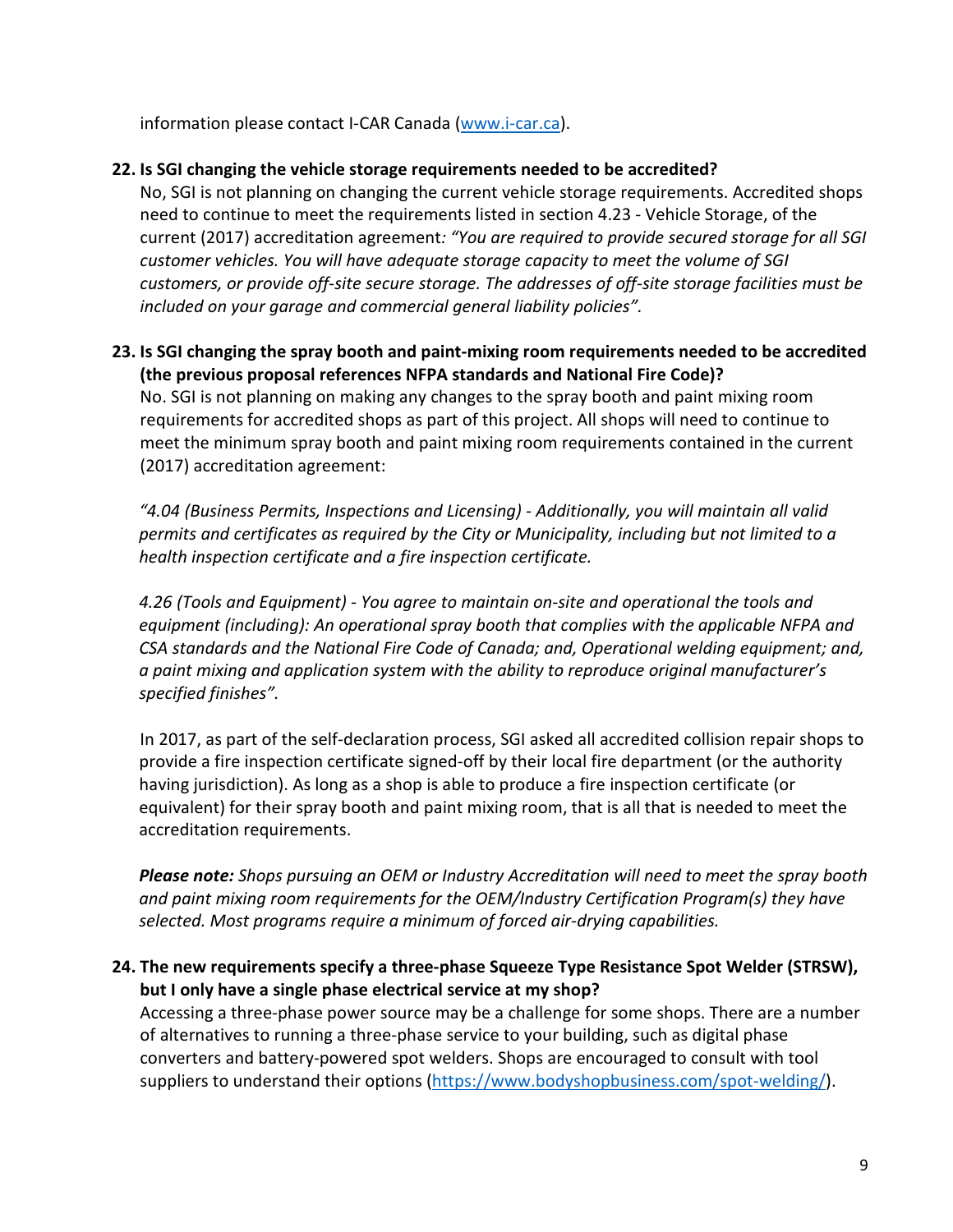#### **25. What is Medallia?**

Medallia is the program SGI uses to survey claims customers. It gives customers an easy way to provide feedback about their shop experience, and an easy way for shops to act on that feedback in a timely way, resulting in improved customer service. SGI will be offering this application to shops for free, so shops can get real-time feedback from customers and track their Customer Satisfaction Index. SGI is providing access to this customer feedback management program for free, a value of about \$125/month. We'll be reaching to shops in October 2019 asking if they are interested in participating, and we're hoping to launch in November 2019.

### **26. Do all shops have to use Medallia**?

Participation in the SGI program will be voluntary; however, a third-party administered program is required by all of the OEM and Industry certification programs. SGI is in the process of developing a Customer Satisfaction Index key-performance indicator (KPI) and is investigating opportunities to integrate it into the accreditation program changes planned for March 2021. Currently, SGI is the only national insurer in Canada that does not collect and share this information with its repair partners.

### **27. I am interested in participating in an OEM or Industry Certification program. Can a shop use Medallia to satisfy the requirement to have an independently-administered customer satisfaction tracking process?**

Yes. All OEM/industry certification programs require participants to use a third-party customer satisfaction index application, and both Certified Collision Care (CCC) and the Canadian Collision Industry Accreditation Program (CCIAP) have approved the use of SGI's Customer Satisfaction Index application.

### **28. How much will the new tool requirements cost?**

The level of investment will depend on the shop's current level of tooling and training. Some shops will not need to make any investment, and some shops that have not made any recent investments in tools may need to make significant investments to meet OEM certification requirements. We anticipate most shops will need to spend less than \$40,000 to reach minimum accreditation requirements, if they have not made any recent investments in training, tools and equipment.

### **29. What if a customer chooses a shop that does not have the training, tools and equipment required to complete the repair in accordance with OEM procedures?**

The shop will be required to turn the work away, and if possible, recommend or assist the customer in selecting a shop that has the capabilities to complete the repair.

### **30. Can a repair shop sublet repairs if they do not have the required tools, equipment and training?**

SGI will be updating the Appraisal Sublet Policy to reflect the changes to the minimum tools and equipment requirements. As part of the change, operations requiring resistance spot welding, MIG brazing and aluminum MIG welding will no longer be considered "specialized" welding,